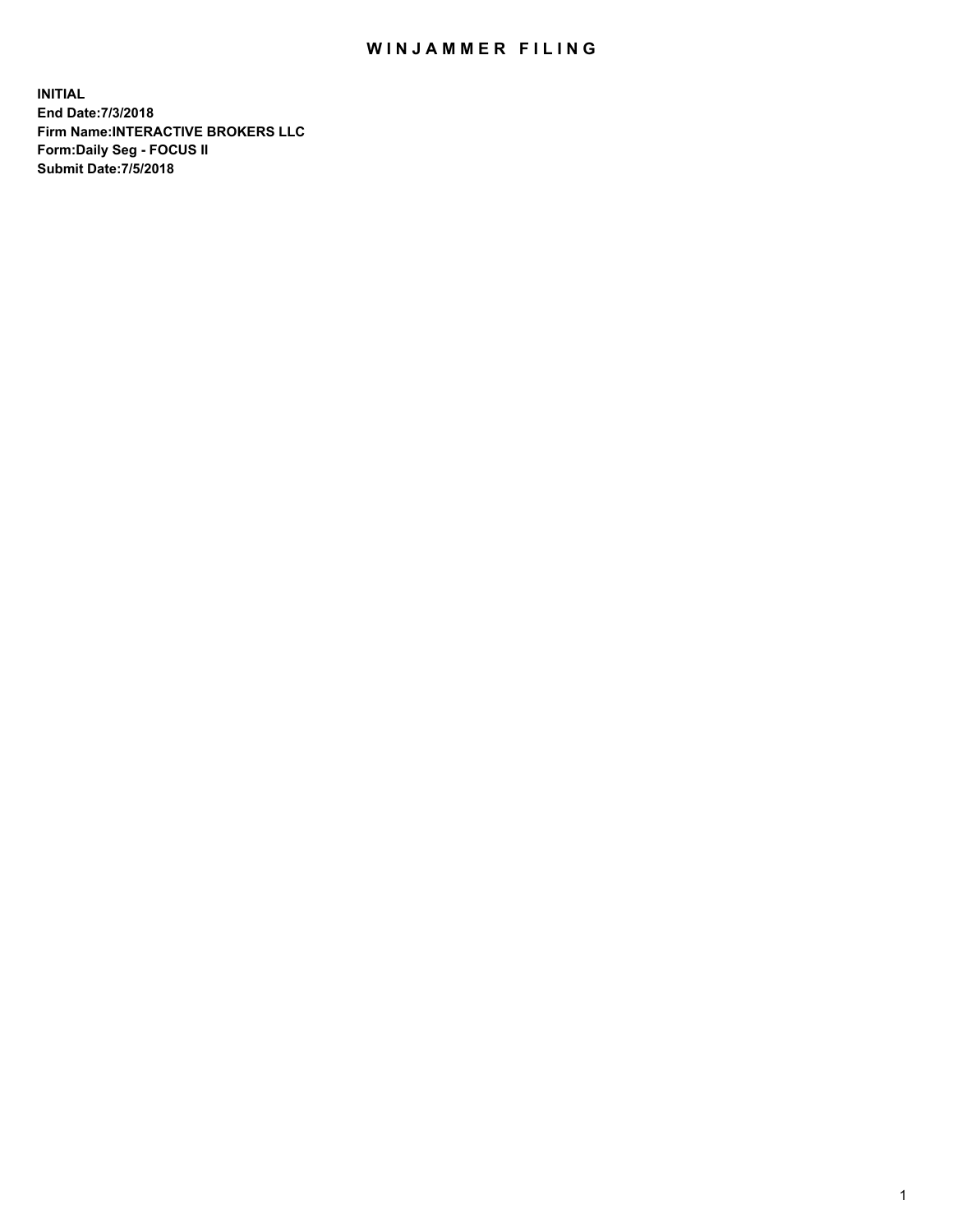**INITIAL End Date:7/3/2018 Firm Name:INTERACTIVE BROKERS LLC Form:Daily Seg - FOCUS II Submit Date:7/5/2018 Daily Segregation - Cover Page**

| Name of Company                                                                                                                                                                                                                                                                                                                | <b>INTERACTIVE BROKERS LLC</b>                                                                  |
|--------------------------------------------------------------------------------------------------------------------------------------------------------------------------------------------------------------------------------------------------------------------------------------------------------------------------------|-------------------------------------------------------------------------------------------------|
| <b>Contact Name</b>                                                                                                                                                                                                                                                                                                            | <b>James Menicucci</b>                                                                          |
| <b>Contact Phone Number</b>                                                                                                                                                                                                                                                                                                    | 203-618-8085                                                                                    |
| <b>Contact Email Address</b>                                                                                                                                                                                                                                                                                                   | jmenicucci@interactivebrokers.c<br>om                                                           |
| FCM's Customer Segregated Funds Residual Interest Target (choose one):<br>a. Minimum dollar amount: ; or<br>b. Minimum percentage of customer segregated funds required:% ; or<br>c. Dollar amount range between: and; or<br>d. Percentage range of customer segregated funds required between:% and%.                         | $\overline{\mathbf{0}}$<br>$\overline{\mathbf{0}}$<br>155,000,000 245,000,000<br>0 <sub>0</sub> |
| FCM's Customer Secured Amount Funds Residual Interest Target (choose one):<br>a. Minimum dollar amount: ; or<br>b. Minimum percentage of customer secured funds required:%; or<br>c. Dollar amount range between: and; or<br>d. Percentage range of customer secured funds required between:% and%.                            | $\overline{\mathbf{0}}$<br>$\mathbf 0$<br>80,000,000 120,000,000<br>0 <sub>0</sub>              |
| FCM's Cleared Swaps Customer Collateral Residual Interest Target (choose one):<br>a. Minimum dollar amount: ; or<br>b. Minimum percentage of cleared swaps customer collateral required:% ; or<br>c. Dollar amount range between: and; or<br>d. Percentage range of cleared swaps customer collateral required between:% and%. | $\overline{\mathbf{0}}$<br>$\underline{\mathbf{0}}$<br>0 <sub>0</sub><br>0 <sub>0</sub>         |

Attach supporting documents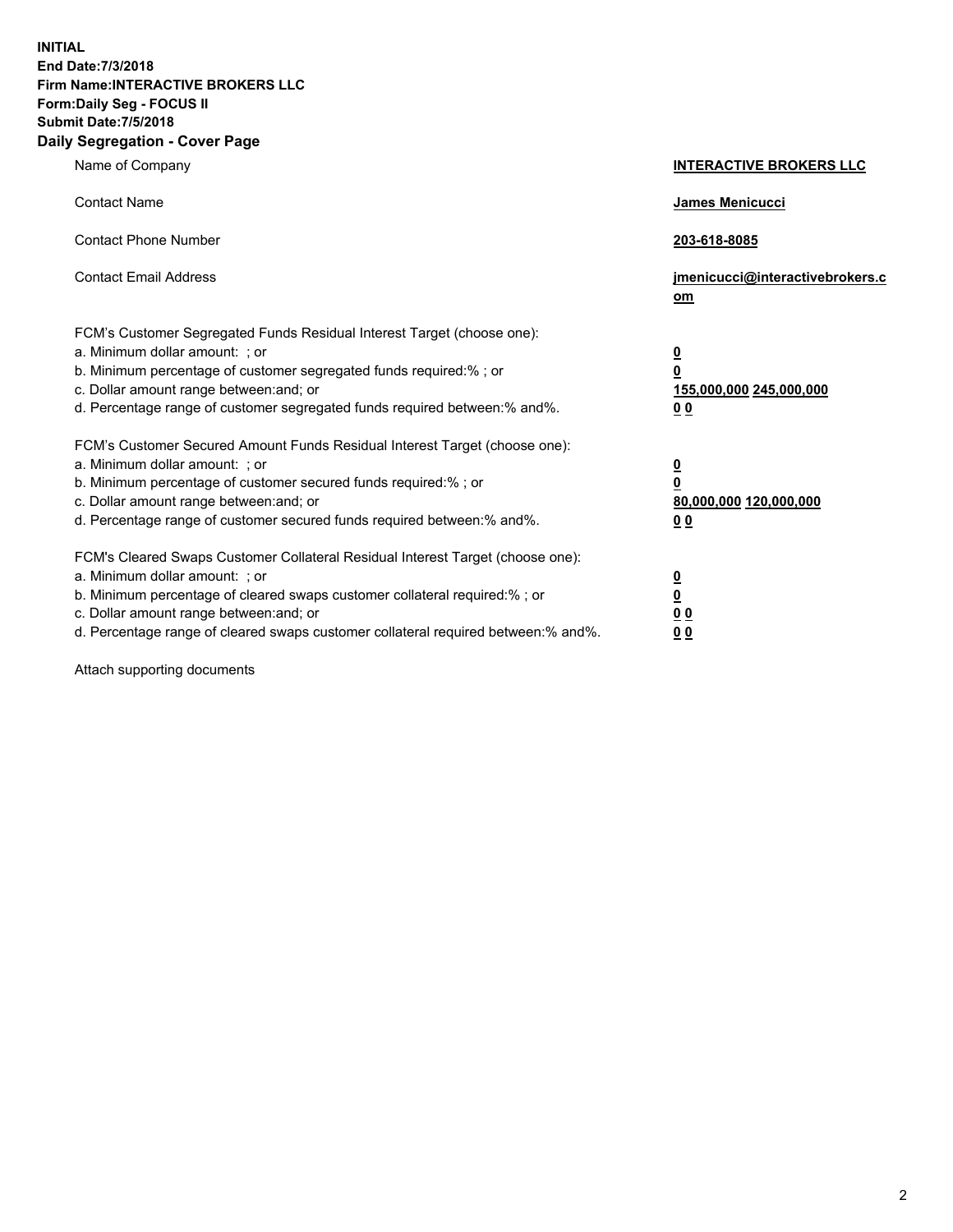## **INITIAL End Date:7/3/2018 Firm Name:INTERACTIVE BROKERS LLC Form:Daily Seg - FOCUS II Submit Date:7/5/2018 Daily Segregation - Secured Amounts**

|     | 2011, Ocglegation - Oceaned Anioanto                                                        |                                   |
|-----|---------------------------------------------------------------------------------------------|-----------------------------------|
|     | Foreign Futures and Foreign Options Secured Amounts                                         |                                   |
|     | Amount required to be set aside pursuant to law, rule or regulation of a foreign            | $0$ [7305]                        |
|     | government or a rule of a self-regulatory organization authorized thereunder                |                                   |
| 1.  | Net ledger balance - Foreign Futures and Foreign Option Trading - All Customers             |                                   |
|     | A. Cash                                                                                     | 449, 311, 289 [7315]              |
|     | B. Securities (at market)                                                                   | $0$ [7317]                        |
| 2.  | Net unrealized profit (loss) in open futures contracts traded on a foreign board of trade   | -13,481,349 [7325]                |
| 3.  | Exchange traded options                                                                     |                                   |
|     | a. Market value of open option contracts purchased on a foreign board of trade              | 377,993 [7335]                    |
|     | b. Market value of open contracts granted (sold) on a foreign board of trade                | 48,623 [7337]                     |
| 4.  | Net equity (deficit) (add lines 1. 2. and 3.)                                               | 436,159,310 [7345]                |
| 5.  | Account liquidating to a deficit and account with a debit balances - gross amount           | 7,942 [7351]                      |
|     | Less: amount offset by customer owned securities                                            | 0 [7352] 7,942 [7354]             |
| 6.  | Amount required to be set aside as the secured amount - Net Liquidating Equity              | 436, 167, 252 [7355]              |
|     | Method (add lines 4 and 5)                                                                  |                                   |
| 7.  | Greater of amount required to be set aside pursuant to foreign jurisdiction (above) or line | 436, 167, 252 [7360]              |
|     | 6.                                                                                          |                                   |
|     | FUNDS DEPOSITED IN SEPARATE REGULATION 30.7 ACCOUNTS                                        |                                   |
| 1.  | Cash in banks                                                                               |                                   |
|     | A. Banks located in the United States                                                       | 61,739,855 [7500]                 |
|     | B. Other banks qualified under Regulation 30.7                                              | 0 [7520] 61,739,855 [7530]        |
| 2.  | Securities                                                                                  |                                   |
|     | A. In safekeeping with banks located in the United States                                   | 371,818,865 [7540]                |
|     | B. In safekeeping with other banks qualified under Regulation 30.7                          | 0 [7560] 371,818,865 [7570]       |
| 3.  | Equities with registered futures commission merchants                                       |                                   |
|     | A. Cash                                                                                     | $0$ [7580]                        |
|     | <b>B.</b> Securities                                                                        | $0$ [7590]                        |
|     | C. Unrealized gain (loss) on open futures contracts                                         | $0$ [7600]                        |
|     | D. Value of long option contracts                                                           | $0$ [7610]                        |
|     | E. Value of short option contracts                                                          | 0 [7615] 0 [7620]                 |
| 4.  | Amounts held by clearing organizations of foreign boards of trade                           |                                   |
|     | A. Cash                                                                                     | $0$ [7640]                        |
|     | <b>B.</b> Securities                                                                        | $0$ [7650]                        |
|     | C. Amount due to (from) clearing organization - daily variation                             | $0$ [7660]                        |
|     | D. Value of long option contracts<br>E. Value of short option contracts                     | $0$ [7670]                        |
| 5.  |                                                                                             | 0 [7675] 0 [7680]                 |
|     | Amounts held by members of foreign boards of trade<br>A. Cash                               |                                   |
|     | <b>B.</b> Securities                                                                        | 128,260,274 [7700]<br>$0$ [7710]  |
|     | C. Unrealized gain (loss) on open futures contracts                                         | -4,420,138 [7720]                 |
|     | D. Value of long option contracts                                                           | 377,993 [7730]                    |
|     | E. Value of short option contracts                                                          | -48,623 [7735] 124,169,506 [7740] |
| 6.  | Amounts with other depositories designated by a foreign board of trade                      | $0$ [7760]                        |
| 7.  | Segregated funds on hand                                                                    | $0$ [7765]                        |
| 8.  | Total funds in separate section 30.7 accounts                                               | 557,728,226 [7770]                |
| 9.  | Excess (deficiency) Set Aside for Secured Amount (subtract line 7 Secured Statement         | 121,560,974 [7380]                |
|     | Page 1 from Line 8)                                                                         |                                   |
| 10. | Management Target Amount for Excess funds in separate section 30.7 accounts                 | 80,000,000 [7780]                 |
| 11. | Excess (deficiency) funds in separate 30.7 accounts over (under) Management Target          | 41,560,974 [7785]                 |
|     |                                                                                             |                                   |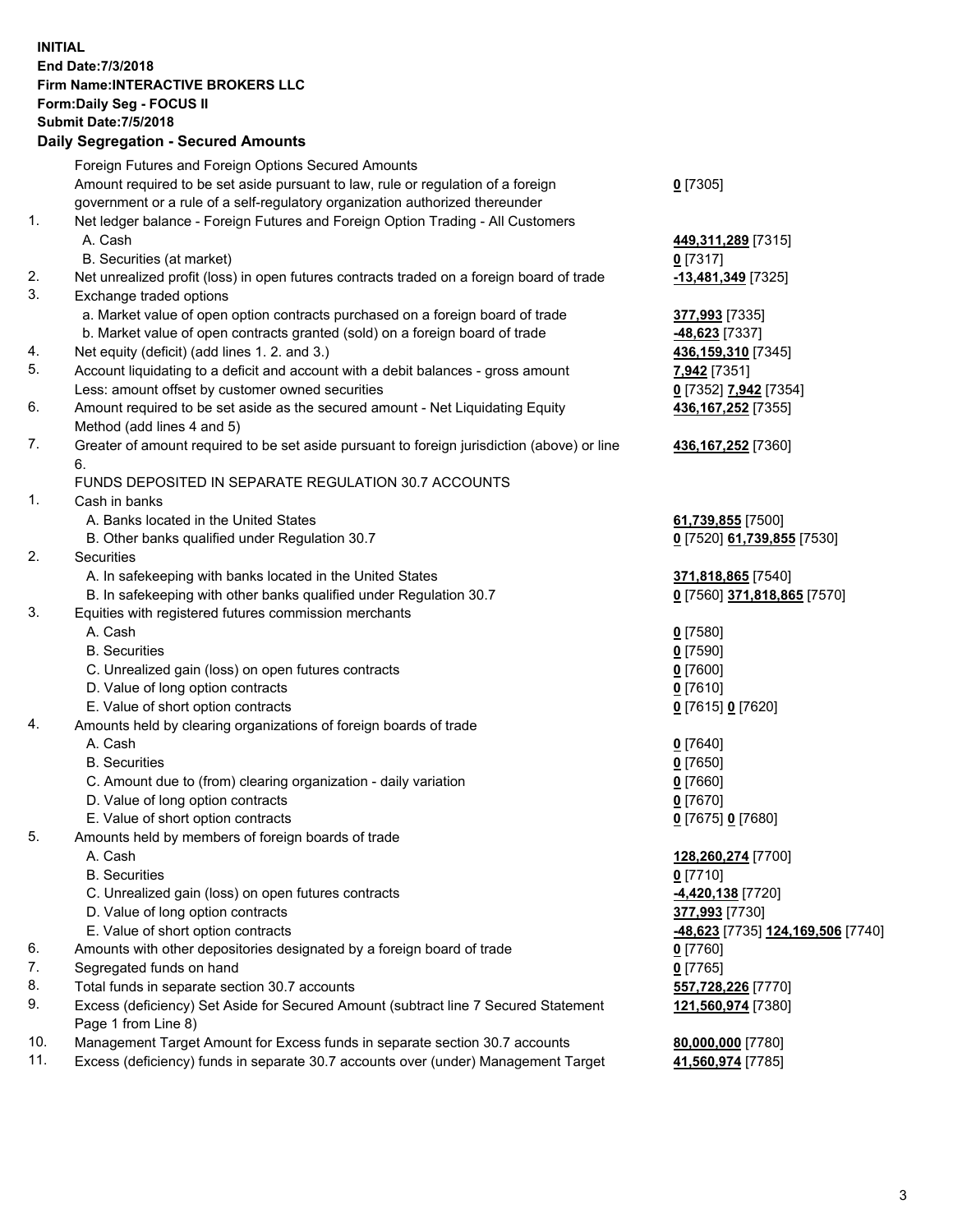**INITIAL End Date:7/3/2018 Firm Name:INTERACTIVE BROKERS LLC Form:Daily Seg - FOCUS II Submit Date:7/5/2018 Daily Segregation - Segregation Statement** SEGREGATION REQUIREMENTS(Section 4d(2) of the CEAct) 1. Net ledger balance A. Cash **4,023,346,178** [7010] B. Securities (at market) **0** [7020] 2. Net unrealized profit (loss) in open futures contracts traded on a contract market **1,319,725** [7030] 3. Exchange traded options A. Add market value of open option contracts purchased on a contract market **248,990,713** [7032] B. Deduct market value of open option contracts granted (sold) on a contract market **-233,653,121** [7033] 4. Net equity (deficit) (add lines 1, 2 and 3) **4,040,003,495** [7040] 5. Accounts liquidating to a deficit and accounts with debit balances - gross amount **162,283** [7045] Less: amount offset by customer securities **0** [7047] **162,283** [7050] 6. Amount required to be segregated (add lines 4 and 5) **4,040,165,778** [7060] FUNDS IN SEGREGATED ACCOUNTS 7. Deposited in segregated funds bank accounts A. Cash **504,127,609** [7070] B. Securities representing investments of customers' funds (at market) **2,599,272,980** [7080] C. Securities held for particular customers or option customers in lieu of cash (at market) **0** [7090] 8. Margins on deposit with derivatives clearing organizations of contract markets A. Cash **19,691,985** [7100] B. Securities representing investments of customers' funds (at market) **1,106,648,156** [7110] C. Securities held for particular customers or option customers in lieu of cash (at market) **0** [7120] 9. Net settlement from (to) derivatives clearing organizations of contract markets **-3,726,256** [7130] 10. Exchange traded options A. Value of open long option contracts **248,896,082** [7132] B. Value of open short option contracts **-233,647,668** [7133] 11. Net equities with other FCMs A. Net liquidating equity **0** [7140] B. Securities representing investments of customers' funds (at market) **0** [7160] C. Securities held for particular customers or option customers in lieu of cash (at market) **0** [7170] 12. Segregated funds on hand **0** [7150] 13. Total amount in segregation (add lines 7 through 12) **4,241,262,888** [7180] 14. Excess (deficiency) funds in segregation (subtract line 6 from line 13) **201,097,110** [7190] 15. Management Target Amount for Excess funds in segregation **155,000,000** [7194] **46,097,110** [7198]

16. Excess (deficiency) funds in segregation over (under) Management Target Amount Excess